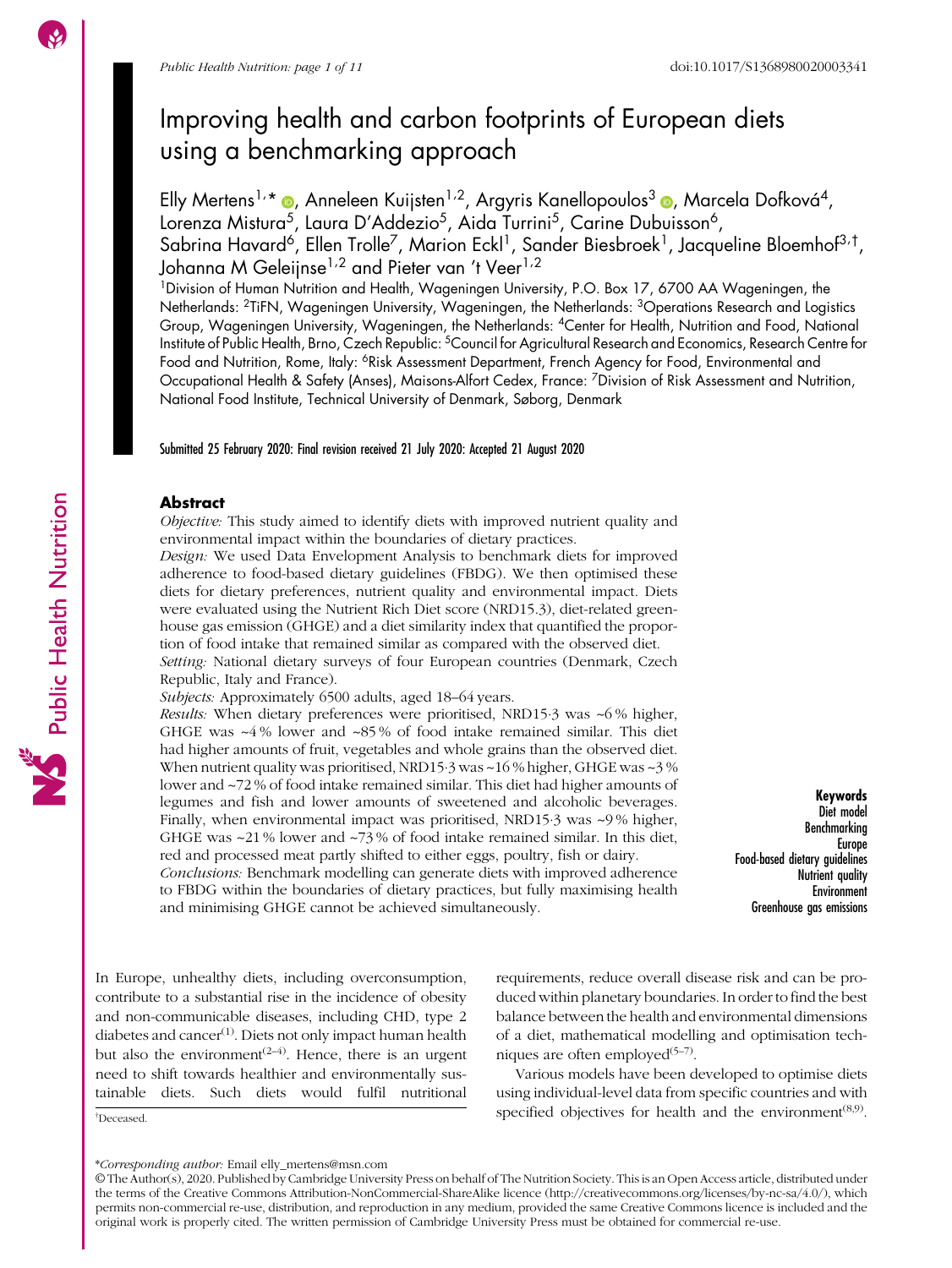Generally, these diet models have taken the form of linear programming and started from a set of food items from dietary surveys with the goal of composing a total diet that satisfies a predefined set of norms for nutritional requirements and environmental footprints. As these models are based on single and unrelated food items, additional constraints are needed to account for cultural acceptance and dietary preferences of the optimised diet<sup> $(6,10)$  $(6,10)$ </sup>. Examples include the minimum and maximum amount of foods consumed; the associations among foods in meals, such as breakfast cereal and milk and bread and jam and the popularity of foods by minimising deviations from the observed average diet<sup>[\(11\)](#page-9-0)</sup>.

Recently, Kanellopoulos et al.  $(2020)^{(12)}$  $(2020)^{(12)}$  $(2020)^{(12)}$  presented Data Envelopment Analysis (DEA) as a benchmarking approach that models new diets as a linear combination of observed diets, which implicitly maintains the basic interrelationships among food items in the diet of the study population. Such an approach allows diets from different countries to be modelled in a comparable way and accounts for cultural acceptance and dietary preferences without specifying additional constraints for each country. The present study applies this benchmarking approach to individual-level food consumption data from four European countries, i.e. Denmark, Czech Republic, Italy and France. For men and women in each country, trade-offs are addressed between nutrient quality, environmental impact and dietary preferences. By providing solutions within the range of existing diets, such benchmark models could be useful to guide policies towards healthier and more environmentally sustainable diets that are culturally acceptable for each country and contribute to health and environmental sustainability goals at both the national and European level.

# Methods

# Study population and food intake data

Food consumption data for the adult population, aged 18–64 years, were obtained from nationally representative dietary surveys in four countries: including DANSDA (2005–2008) in Denmark, based on 7-d diet records on consecutive days<sup>([13\)](#page-9-0)</sup>; SISP04 (2003–2004) in the Czech Republic, based on two 24-hour recalls spaced over  $3-5$  months<sup> $(14)$  $(14)$ </sup>; INRAN-SCAI (2005–2006) in Italy, based on 3-d diet records on consecutive days<sup>[\(15](#page-9-0))</sup> and INCA-2 Study (2006–2007) in France, based on 7-d diet records on consecutive days<sup>([16](#page-9-0))</sup>. In order to enable fair crosscountry comparisons, we sampled two non-consecutive days for each country<sup>[\(17](#page-9-0))</sup>.

Food intakes were classified for each country according to the FoodEx2 classification developed by the European Food Safety Authority<sup>[\(18,19](#page-9-0))</sup>. Nutrient composition of the consumed foods was estimated using country-specific food composition databases<sup> $(20-26)$  $(20-26)$  $(20-26)$ </sup>. As explained in our previous publication<sup> $(27)$ </sup>, estimates of greenhouse gas emission (GHGE, in kgCO<sub>2</sub>equivalents (kgCO<sub>2</sub>eq)/kg food as eaten) were first obtained from a standardised life-cycle assessment database of GHGE values (SHARP-Indicator Database<sup>[\(28\)](#page-9-0)</sup>). GHGE was then assigned to each of the 944 FoodEx2-codes that were consumed in the four countries.

Quantities of foods were calculated for each individual using the mean of 2 d and were expressed per 10·460 MJ (2500 kcal) for men and per 8·368 MJ (2000 kcal) for women<sup> $(29)$  $(29)$ </sup>. In this way, we accounted for the observed variation in the amounts of foods consumed for different levels of reported energy intake, while maintaining the composition of the diet. Under- and over-reporters were excluded using the Goldberg equation<sup>[\(30\)](#page-9-0)</sup> as adopted by Black<sup>[\(31\)](#page-9-0)</sup>, i.e. cut-off value of 0.96 and 2.49 for a ratio of reported to energy requirement. The present study was conducted on a final sample of diets of 1385 adults in Denmark, 1386 adults in the Czech Republic, 1978 adults in Italy and 1713 adults in France.

#### The benchmark diet model

As described by Kanellopoulos et  $al^{(12)}$  $al^{(12)}$  $al^{(12)}$ , the DEA model was used for modelling diets based on nutritional benchmarking that starts from observed diets in a population sample. Differently from Kanellopoulos<sup> $(12)$ </sup>, we specified food groups rather than nutrient intakes as dietary components to in- or decrease in order to arrive at a healthier diet. Thus, the present DEA model uses food-based dietary guidelines (FBDG, see Table [1](#page-2-0)) as an a priori defined set of guidelines that accounts for the integrated evidence on diet-related disease risk and nutritional adequacy. For each of the observed diets, the model identifies a number of peers with a so-called efficient diet that performs better with respect to the FBDG, i.e. basically with a higher ratio of 'dietary components to increase' to 'dietary components to decrease'. This identification of efficient diets was solved in two stages<sup>[\(12,32](#page-9-0))</sup>, using Xpress-IVE release 1.24. Subsequently, for each subject healthier diets are calculated as a linear combination of the efficient diets of his/her peers. In this modelling step, these 'healthier' linear combinations were constructed in a way to remain as close as possible to the observed diet (MaxP, most preferable), are the healthiest (maxH, highest nutrient density score) or the most environmentally sustainable (MaxS, lowest GHGE). Diets were modelled for each country and for men and women separately.

#### Model variables and identification of efficient diets

The energy-standardised survey data were used as the set of observed diets from which efficient diets were identified. For the variable selection, foods were classified into food groups that correspond to health-based FBDG based on available scientific evidence for diets to reduce noncommunicable disease risk factors in the four countries $(17)$ . Instead of oils, we included unsaturated fats to increase and saturated fats to decrease. For alcoholic drinks, we used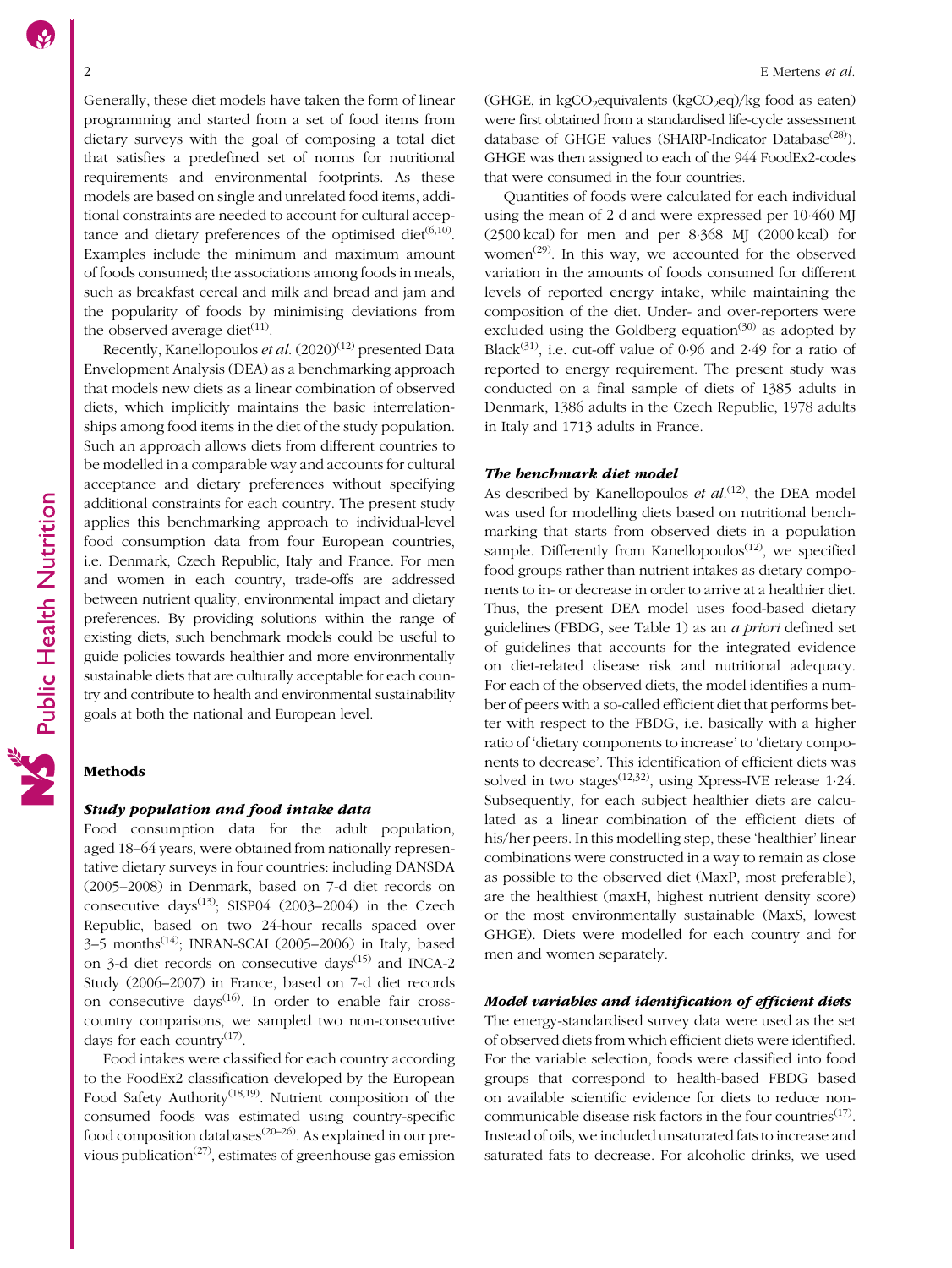|  | ۰ |  |  |
|--|---|--|--|
|  |   |  |  |
|  |   |  |  |

<span id="page-2-0"></span>Table 1 Dietary components to identify existing healthier diets while benchmarking diets, including capping values if necessary\*

| Dietary component to increase | Dietary component to decrease |
|-------------------------------|-------------------------------|
|                               |                               |

| Consolidated knowledge on diet and health, based on food-based<br>dietary guidelines <sup>(62,63)</sup> |                                           |
|---------------------------------------------------------------------------------------------------------|-------------------------------------------|
| Fruit (200 g/2000 kcal)+<br>Vegetables (200 g/2000 kcal)+                                               | Red and processed meat<br>Sweet beverages |
| Legumes                                                                                                 | Alcoholic beverages (ethanol)             |
| Nuts and seeds                                                                                          | Refined grains                            |
| Fish (21 g/2000 kcal)†‡                                                                                 | <b>SFA</b>                                |
| Whole grains                                                                                            |                                           |
| Unsaturated fatty acids (20 E%)                                                                         |                                           |
| Nutrients to increase, to safeguard nutrient quality in the eight                                       |                                           |
| population subgroups§                                                                                   |                                           |
| Ca (750 mg/d)                                                                                           |                                           |
| Zn $(7.5 \text{ mg/d} \text{ for men}; 6.2 \text{ mg/g} \text{ for women})$                             |                                           |
| Vitamin $B_2$ (1.3 mg/d)                                                                                |                                           |
| Vitamin $B_{12}$ (4.0 µg/d)                                                                             |                                           |

\*Capping values for food groups were based on an inventory of current food-based dietary guidelines of European countries([17\)](#page-9-0), for nutrients were obtained from European Food Safety Authority using average requirement, and adequate intake, if average requirement cannot be set([64\)](#page-10-0). †To convert kcal to kJ multiply it by 4·184.

‡Amount of fish consumed on an intake day cannot be representative for a usual day due to toxicological risks([65\)](#page-10-0); therefore, high intake amounts of above 64 g/d were replaced by the lowest observed non-zero intake divided by two to put high intakes at a disadvantage while benchmarking diets. §Nutrients to be safeguarded, i.e. nutrients were to be safeguarded when modelled nutrient intake, as calculated using the DEA model based on foodbased dietary guidelines variables, was lower than the observed intake and <125% of the reference value for that nutrient. This criterion was added because of the data on Czech women; and did not affect the modelling results for other population groups.

calculated ethanol intake. After including these FBDGbased variables in the model, we subsequently identified and added nutrients that needed to be safeguarded. These were defined as nutrients for which the modelled mean intake after improving adherence to FBDG was lower than the observed intake and was <125 % of the reference value for that nutrient (Table 1).

For each observed diet and all dietary components included (as mentioned in Table 1), the DEA model compares and weighs the multidimensional ratio of 'dietary components to increase' to 'dietary components to decrease'. As this decision variable is essentially based on ratios, zero intakes are not permitted. Therefore, zero intakes of food groups were replaced by the observed lowest non-zero intake of that food group divided by two $(33)$  $(33)$  $(33)$ . Similar to the calculation of the Nutrient Rich Diet  $score^{(34,35)}$  $score^{(34,35)}$  $score^{(34,35)}$  $score^{(34,35)}$  $score^{(34,35)}$ , the amount consumed for certain food groups and nutrient intakes were capped if higher intakes were not considered to provide additional health benefits (Table 1). For example, consuming up to 200 g of fruit per 8·368 MJ (2000 kcal) was considered linearly related to increased benefits, whereas no additional benefits were attributed to consuming >200 g per 8·368 MJ (2000 kcal). For the food groups in which higher intakes above a certain level are considered harmful, such as fish (see Table 1), observed intakes higher than this level were replaced by the lowest observed non-zero intake divided by two. This ensured that these diets are less likely to be included as a benchmark.

#### Modelled diets and trade-offs

For each inefficient diet in the observed data, an alternative healthier diet was modelled as a linear combination of the existing efficient diets and served as the benchmark for the inefficient diet. However, by taking different linear combinations, more options for dietary improvement were explored, including trade-offs of dietary preferences against nutrient quality and GHGE. All modelled diets had improved adherence to FBDG and had either the least deviation from the observed diet (MaxP, for the most preferred diet), the highest nutrient quality (MaxH, for the healthiest diet) or the lowest GHGE (MaxS, for the most environmentally sustainable diet). Modelled diets were compared with observed diets for dietary preferences, nutrient quality, environmental impact and food and nutrient composition.

In order to characterise dietary preferences, we used the minimum deviation (MINDV) approach<sup> $(12)$ </sup>, which minimises the sum of positive and negative deviations (absolute values) of food group intake from the observed diet. For interpretation purposes, we used a so-called diet similarity index to serve as a simple description of the overall similarity between the observed diet and the alternative healthier diet. For each individual, this diet similarity index was calculated as the summed amount of each food group that remains the same in the modelled diet as compared with the observed diet divided by total diet weight of the observed diet. In order to characterise nutrient quality and environmental impact of the diet, we used NRD15 $\cdot$ 3<sup>([34](#page-10-0),[35\)](#page-10-0)</sup> and GHGE, respectively. NRD15 $\cdot$ 3 is the unweighted sum of percentage daily values for the fifteen nutrients to encourage (protein, MUFA, dietary fibre, Ca, Fe, K, Zn, vitamins A, D, E, C,  $B_1$ ,  $B_2$ ,  $B_{12}$  and folate) minus the sum of percentage maximum recommended values for the three nutrients to limit (saturated fat, added sugar and Na). The NRD15·3 was calculated 10·460 MJ (2500 kcal) for men and 8·368 MJ (2000 kcal) for women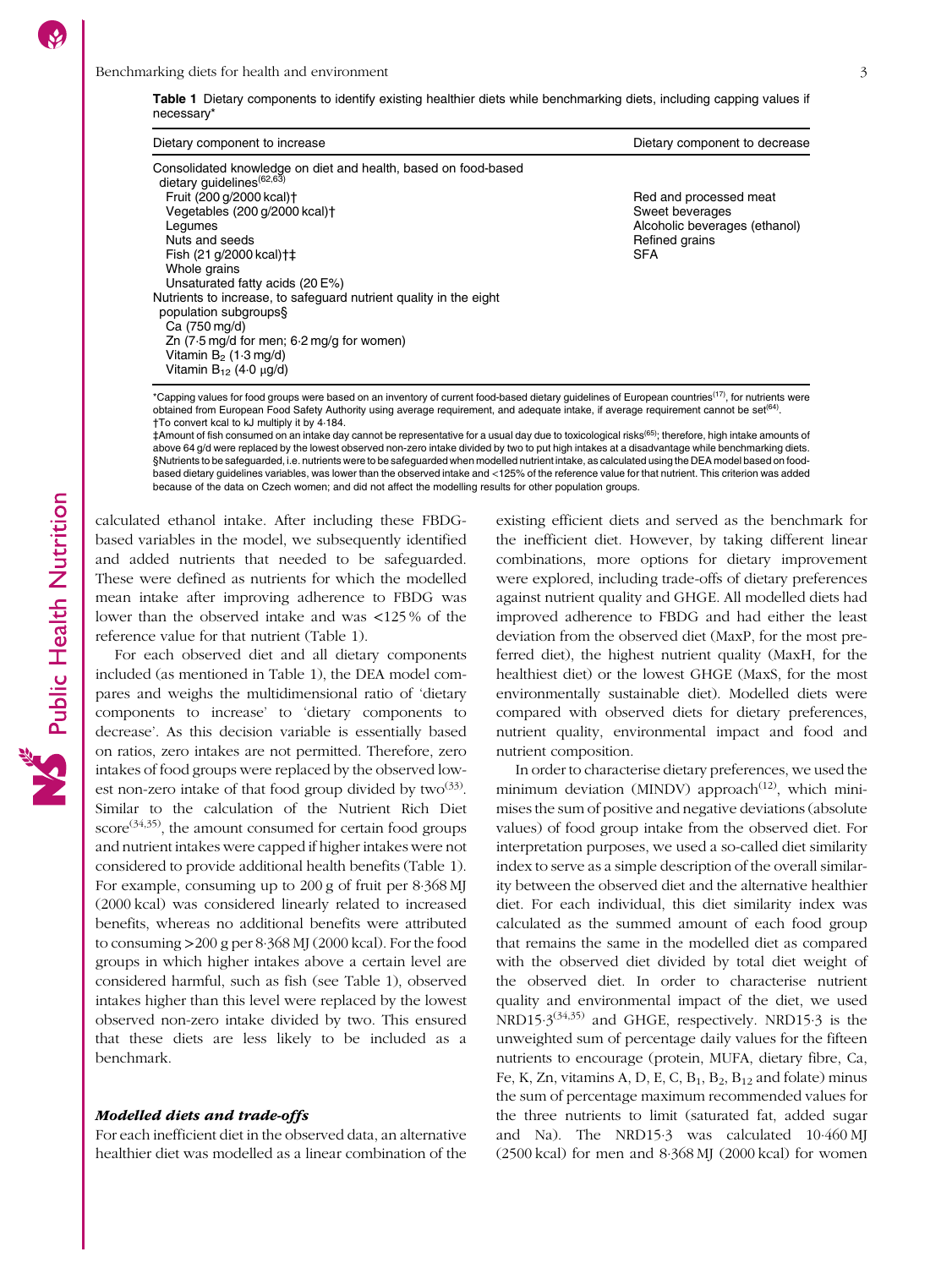and capped at 100 % of the dietary value. Due to the slight between-country differences in the definition of Na and added sugar, the NRD15·3 was not entirely comparable between the countries. Therefore, we expressed the results relative to the observed diet in strata of country and gender and calculated averages by country. The trade-offs were done by first giving full weight to dietary preferences in the MaxP model (i.e. minimum deviation form observed diet) followed by a 10 % stepwise increase of the weight for either nutrient quality or GHGE. After each step, the alternative diet was calculated until full weight was given to either nutrient quality (MaxH) or GHGE (MaxS).

### Results

## Identification of efficient diets

Table 2 shows the general characteristics of subjects in the study sample and those with efficient diets. The proportion of subjects with an efficient diet ranged from 23 % (Italian women) to 45 % (Czech women). General characteristics were similar to the overall sample for age, educational level and overweight.

# Trade-off of dietary preferences against nutrient quality and environmental sustainability

Figure [1](#page-4-0) shows the trade-off of dietary preferences against nutrient quality (1a) and GHGE of the diet (1b) for all four countries averaged for men and women. Of course, the MaxP diet remained closest to the observed diet (diet similarity index on average 85 %) as compared with the MaxH diet and the MaxS diet (diet similarity index on average 72 and 73 %, respectively). Given the FBDG-based modelling, the MaxP diet had already a 4–9 % higher NRD15·3, whereas GHGE was only 0·5–5 % lower than the observed country-specific diets. For the MaxH diet, nutrient quality was increased at the expense of diet similarity, and the NRD15·3 increased by 11–20 % (Fig. [1a](#page-4-0)). In this diet, the GHGE was not sensitive to this trade-off except in Denmark in which this lowered to about 10 %. For the trade-off of dietary preferences against GHGE (Fig. [1b](#page-4-0)), the MaxS diet had a 13–28 % lower GHGE. The NRD15·3 appeared sensitive to this trade-off and subsequently increased by 6–12 %. The shape of the trade-off curves for nutrient quality and GHGE shows that the largest gains occurred in the first part of the curve and were attenuated thereafter. Moreover, the MaxH diet only marginally affected GHGE, and the MaxS diet only reached half the maximum for nutrient quality, therefore indicating a trade-off between these objectives.

# Food composition of observed and modelled diets

Figure [2](#page-5-0) presents the total weight of the diet and the amounts consumed for each main food group for the

|                               |       |                  |        |     |        | Czech Republic |        |     |      |               |         |     |        |                 |          |
|-------------------------------|-------|------------------|--------|-----|--------|----------------|--------|-----|------|---------------|---------|-----|--------|-----------------|----------|
|                               |       | Denmark (n 1385) | I      |     |        |                |        |     |      | taly (n 1978) |         |     |        | France (n 1713) |          |
|                               | vlen  |                  | Vomen  |     | Ven    |                | Nomen  |     | Men  |               | Nomen   |     | √en    |                 | Nomen    |
|                               | (619) |                  | (n766) |     | (1/9u) |                | n 715) |     | n898 |               | n 1080) |     | n 713) |                 | (0001 u) |
| lumber of efficient diets 229 |       | 37% 240          | $31\%$ | 258 | 39%    | 324            | 45%    | 272 | 28%  | 245           | 23%     | 220 | 38%    | ౙ               | 28%      |

52<br>54

 $\ddot{\Omega}$  is

 $\frac{\Omega}{4}$ 

34; 57<br>37; 57

<u>ပ္ပံ</u> ထိ

 $360$ 

ន្ល នូ

ದೆ ≭

3 S .<br>೧೯೮

 $\frac{4}{4}$ 

56<br>56

 $\ddot{\textrm{a}}\,\ddot{\textrm{a}}$ 

 $\frac{1}{2}$ 

 $31;54$ <br> $31;54$ 

<u>ಞ ಞ</u>

<u>នូ</u>  $25.5$ 

 $49$ 

55<br>56  $35.5$ 

 $\frac{4}{3}$ 

 $11%142%$ 

 $45%$ <br>44%

24%<br>28%

 $\frac{31\%}{22\%}$ 

28%<br>26%

 $45%$ <br> $45%$ 

24%<br>26%

45%<br>47%

In total 15% 11% 21% 22% 31%† 24%b 45%c 41%‡ In efficient diets 12% 10% 16% 19% 22% 28% 44% 42%

2%<br>19%

21%<br>16%

 $\frac{8}{10}$ 

 $15%$ <br> $12%$ 

Age

total

 $\overline{\mathbf{a}}$ 

Low educational level

In total

In efficient diets<br>-ow educational level

Overweight, BMI

 $\geq$  25 kg/m<sup>2</sup>

Table 2 General characteristics of the study sample and of the subjects with an identified healthier diet\*

Table 2

General characteristics of the study sample and of the subjects with an identified healthier

.<br>diet

<span id="page-3-0"></span>4 E Mertens *et al.* 

In total 50% 32% 58% 44% 45% 24% 45% 28% In efficient diets 44% 29% 58% 43% 47% 26% 45% 26% 13%<br>28% 58%<br>58% 32%<br>29% \*Values are median and interquartile range and percentage. "Values are median and interquartile range and percentage<br>†Data available for 851 men and 1028 women.<br>‡Data available for 711 men and 999 women. †Data available for 851 men and 1028 women. ‡Data available for 711 men and 999 women. 50%<br>44% In efficient diets total 흐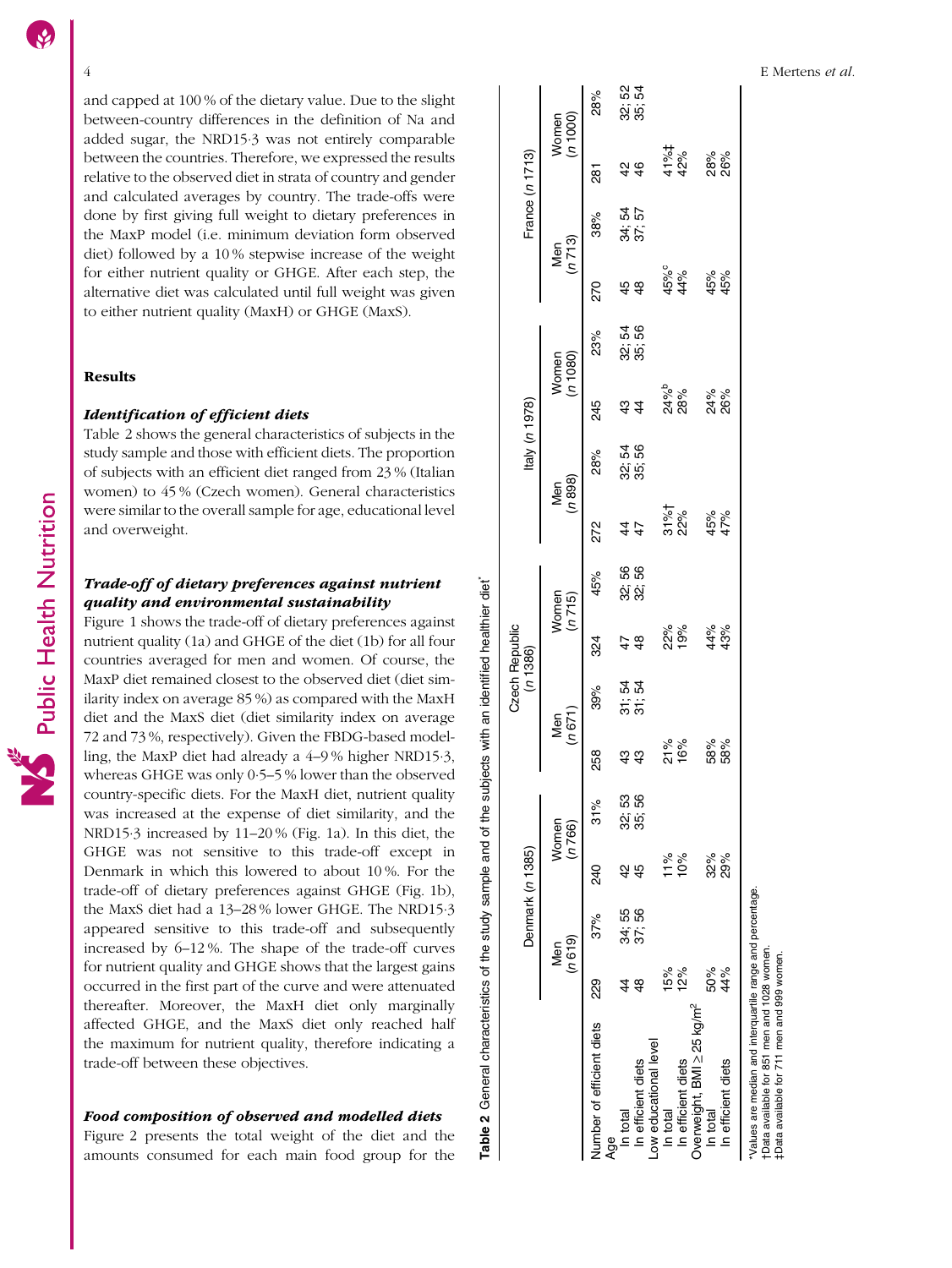Public Health Nutrition

<span id="page-4-0"></span>

(g difference, excluding water, coffee and tea)

Fig. 1 Trade-offs of dietary preferences<sup>a</sup> against nutrient quality<sup>b</sup> (A) and environmental sustainability of the diet<sup>c</sup> (B)<sup>d.a</sup> Dietary preferences were expressed as the diet similarity index, i.e. weight of foods in the modelled diet that corresponds to the observed diet, as a percentage of the latter (horizontal axis). Total observed food weight (excluding water, coffee and tea) was around 1800 g/2500 kcal for men and around 1450 g/2000 kcal for women, respectively. <sup>b</sup>Nutrient quality was calculated as NRD15-3 and expressed relative to its observed value for each population group (as %; upper part of the vertical axis). Observed NRD15·3 was 938 for Denmark, 812 for Czech Republic, 977 for Italy and 831 for France. <sup>c</sup> Environmental sustainability of the diet used GHGE as indicator and is expressed relative to its observed value (as %: lower part of the vertical axis). Observed GHGE in kgCO2eq/2000 kcal was 4·85 for Denmark, 4.42 for Czech Republic, 4.88 for Italy and 6.08 for France. <sup>d</sup> When relaxing dietary preferences, the upper part of the graphs shows the relative changes in nutrient quality (using NRD15·3) of the improved diets and the lower part of the graphs the relative changes in environmental sustainability (using GHGE). Figure 1a depicts the trade-off between dietary preferences and nutrient quality, i.e. maximising NRD15·3 while relaxing the criterion for diet similarity (x-axis). At the left full weight is given to diet similarity (MaxP) and at the right full weight is given to nutrient quality (MaxH), results for NRD15·3 are depicted at the upper part of Figure 1a and for GHGE at the lower part of Figure 1a. In a similar way, Figure 1b depicts the results on NRD15·3 and GHGE when minimising GHGE and relaxing the criterion for dietary preferences, with at the right full weight is given to GHGE (MaxS). To convert kcal to kJ multiply it by 4·184. -Denmark, -, Czech Republic, -, Italy, -, France

observed and modelled diets (see also Supplementary Table [1\)](https://doi.org/10.1017/S1368980020003341).

In all countries and for both genders, total weight of foods in the diet (including dairy and excluding coffee, tea, water, sweet and alcoholic beverages) was higher for the modelled diets. For the MaxP diet, this amounted to a higher diet weight of 65–130 g/10·460 MJ (2500 kcal) (6–9 % increase) for men and 60–140 g/8·368 MJ (2000 kcal) (6–11 %) for women. This was followed by the MaxS diet in which diet weight was around 122–288 g/10·460 MJ (2500 kcal) (11– 20 %) higher for men and 106–248 g/8·368 MJ (2000 kcal) (11–21 %) higher for women as compared with observed. The MaxH diet had the highest amount of foods, which was around 240–310 g/10·460 MJ (2500 kcal) (18–24 %) higher for men and 211–380 g/8·368 MJ (2000 kcal) (20– 29 %) higher for women as compared with the observed diet. For drinks (excluding water, coffee and tea), all models showed that sweetened and alcoholic beverages had to be substantially reduced, especially for the MaxH and MaxS diets among men (43–52 % reduction).

Despite the higher food consumption, the proportion of animal-sourced foods remained similar to the observed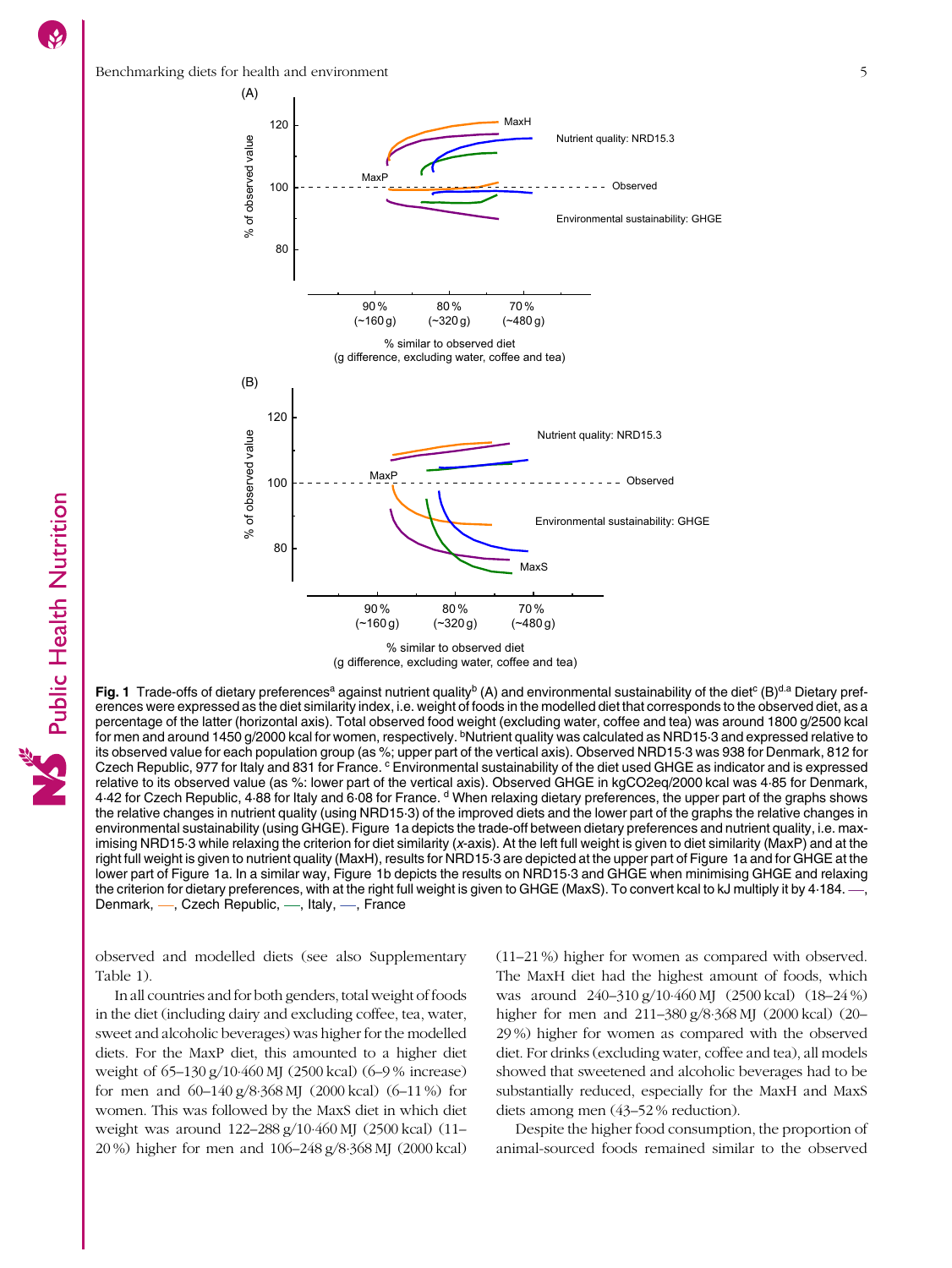<span id="page-5-0"></span>

Fig. 2 Mean quantities for main food groups in the observed and modelled diets<sup>a,b</sup>. <sup>a</sup>All modelled diets improved on the dietary components mentioned in Table [1](#page-2-0). MaxP is the most preferred diet based on minimal deviation from the observed diet, MaxH the healthiest diet based on NRD15·3 for nutrient quality and MaxS the most environmentally sustainable diet based on GHGE. bInformation on amount of coffee, tea and water in the diets is not included in the graph. To convert kcal to kJ multiply it by 4·184.  $\frac{1}{2}$ , Alcoholic beverages;  $\frac{1}{2}$ , Sweet beverages;  $\frac{1}{2}$ , Miscellaneous;  $\frac{1}{2}$ , Dairy, incl milk and cheese;  $\frac{1}{2}$ , Meat, fish, eggs; , Fats and oils; , Legumes and nuts and seeds; , Fruit; , Vegetables; , Potatoes; , Refined grains; , Whole grains

diets for all modelled diets. In particular, approximately 35 % of total weight (including dairy and excluding water, coffee and tea) is animal sourced. However, there were shifts within the animal- and plant-sourced food groups with, as expected, most marked shifts for the food groups that are included in the FBDG and thus used by the model for selecting efficient diets. The total amount of animalsourced foods was higher in most modelled diets, except for MaxH in Danish men and MaxS in Danish women (Fig. [3](#page-6-0)). The amount of meat from beef and pork was, however, lower in all modelled diets. The amount of poultry remained roughly similar, but amounts of fish, eggs and total dairy were higher in most of the modelled diets. Total dairy products (including cheese) were not entered in the model and amounts decreased or increased slightly  $(-8 \text{ to } +74 \%)$  depending on the objectives of the model and population subgroup. Taken together, for the MaxP diet, animal-sourced foods were on average 25 g higher for men  $(+5\%)$  and 40 g higher for women  $(+8\%)$  as compared with animal-sourced foods in the observed diet. Amounts were even higher for the MaxH diet for men (up to  $60 g (+16 \%)$ , except for Danish men) and for the MaxS diet for Czech and French women (up to 79 g  $(+21\%)$ .

The total amount of plant-sourced foods was also higher in all modelled diets (11–36 %). In particular, vegetables  $(+36%)$ , fruits  $(+49%)$ , legumes  $(+91%)$  and whole grains  $(+103%)$  increased, whereas refined grains decreased (−16 %) as most clearly seen in the MaxH diet and the MaxS diet. The amount of nuts and seeds was only slightly higher than observed.

Results of the modelled diets differed by country and gender and were dependent on the trade-offs between dietary preferences, nutrient quality and GHGE. For most population groups, the MaxH diet had the highest amount of fruit  $(+60\%, \text{except for Italian men})$ , vegetables  $(+75\%,$ except for Italy), legumes  $(+132\%)$  and fish  $(+124\%)$  and the lowest amount of sweetened beverages (−60 %, except for Czech women) as compared with the other diets. The amount of red and processed meat was lowest for the MaxS diet (−45 %) followed by the MaxH diet (−36 %) and was closest to the observed diets for the MaxP diet (−20 %) (see Supplementary Table [1\)](https://doi.org/10.1017/S1368980020003341).

#### Nutrient quality of observed and modelled diets

In detail for the nutrient quality, the nutrient evaluations for each nutrient included in the NRD15·3 are shown in Supplementary Table [2.](https://doi.org/10.1017/S1368980020003341) In our data, the three modelled diets alleviated the nutrient inadequacies. Nevertheless, the average intakes remained below recommended intake levels for dietary fibre, K, Mg, vitamin E and vitamin D although there were differences by modelled diet, country and gender. Nutrient inadequacies showed the most improvement for a MaxH diet and the least for a MaxP diet. Next to the nutrients to encourage, the NRD15·3 included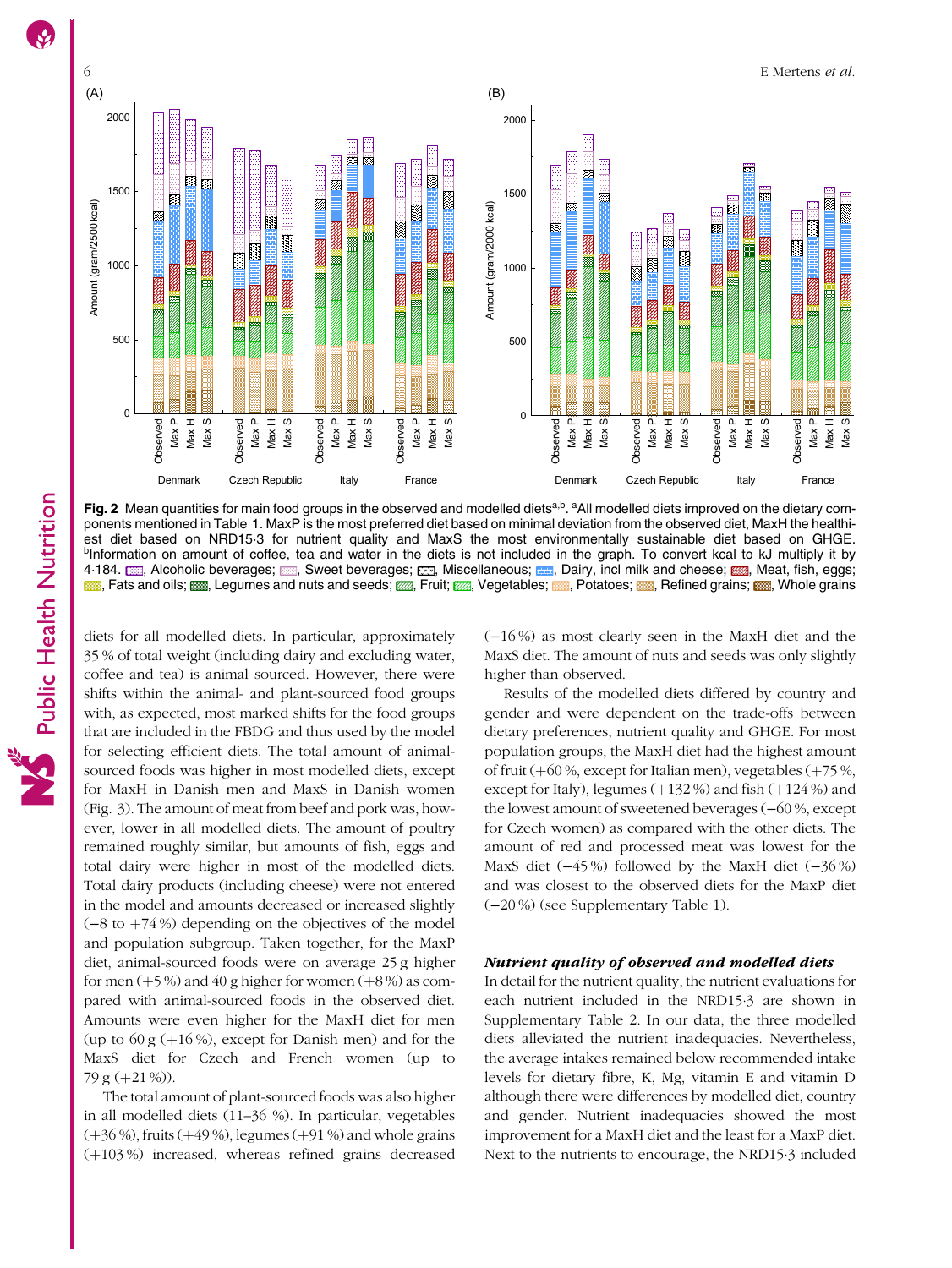<span id="page-6-0"></span>Benchmarking diets for health and environment 7



Fig. 3 Mean quantities for main animal-sourced food groups in the observed and modelled diets<sup>a, a</sup>All modelled diets improved on the dietary components mentioned in Table [1](#page-2-0). MaxP is the most preferred diet based on minimal deviation from the observed diet, MaxH the most healthy diet based on NRD15·3 for nutrient quality, and MaxS the most environmentally sustainable diet based on GHGE. To convert kcal to kJ multiply it by 4-184. **Ford**, Cheese; **Ford**, Milk etc.; **, Song**, Eggs; , Essh; , *Milk etc.*, , Other meat; , , , Poultry; , , Pork; , , Beef

three nutrients to limit. Compared with the observed diet, intakes in the modelled diets were improved (i.e. lower) for saturated fat in all four countries and for added sugar in Denmark and Czech Republic, while intakes remained roughly the same for Na in all four countries and for added sugar in Italy and France. A note of caution is due here given that Na and added sugar were assessed differently in the countries. For example, in Italy, only the Na intake from raw foods was included, which resulted in a Na intake that was much closer to or even lower than the maximum reference value. In Italy and France, total sugar was assessed that resulted in less change as compared with added sugar that excluded sugars naturally occurring in fruit, vegetables and dairy.

#### **Discussion**

This application of the DEA model to dietary survey data from four European countries of Denmark, Czech Republic, Italy and France showed that the most preferred diet had a larger impact on nutrient quality (on average 6 % higher) than on GHGE (on average 4 % lower). Interestingly, however, the diet with the highest nutrient quality (on average 16 % higher NRD15·3) did not result in a lower GHGE. Yet, the most environmentally sustainable diet (on average 21 % less GHGE) had a higher nutrient quality (on average 9% higher NRD15.3) as compared with the observed diet. Although the results differed by country and gender, the modelled diets had higher amounts of both plant- and animal-sourced foods but with the relative amounts of foods remaining similar. Diets of the highest nutrient quality exhibited the highest amounts of plant-sourced foods, while diets of the lowest GHGE contained the lowest amounts of red and processed meat.

The modelled diets accounted for the prevailing dietary preferences of the study populations. This was because the DEA model preserves existing interrelationships among food groups as this model uses a linear combination of observed diets as benchmarks. These observed diets implicitly accounted for sensory preferences and culinary practices as well as the availability, acceptability and affordability of the diet. We stratified our analyses by country and gender under the assumption that subjects in these strata share many unspecified variables, including educational level, overweight status and determinants of food choice. Indeed, the descriptive variables of the efficient diets were comparable with their representative population segments (Table [2](#page-3-0)). In our data, nutrient quality but not environmental impact of the diet was associated with gender and educational level $(17,27)$  $(17,27)$ . Future analyses should consider, however, also accounting for socio-economic status or include indicators such as sensory profiles $(36,37)$  $(36,37)$  or food prices<sup> $(38)$  $(38)$  $(38)$ </sup>. Such analyses in a more homogeneous population subgroup could identify solutions for dietary improvement that fit even better with subgroup-specific dietary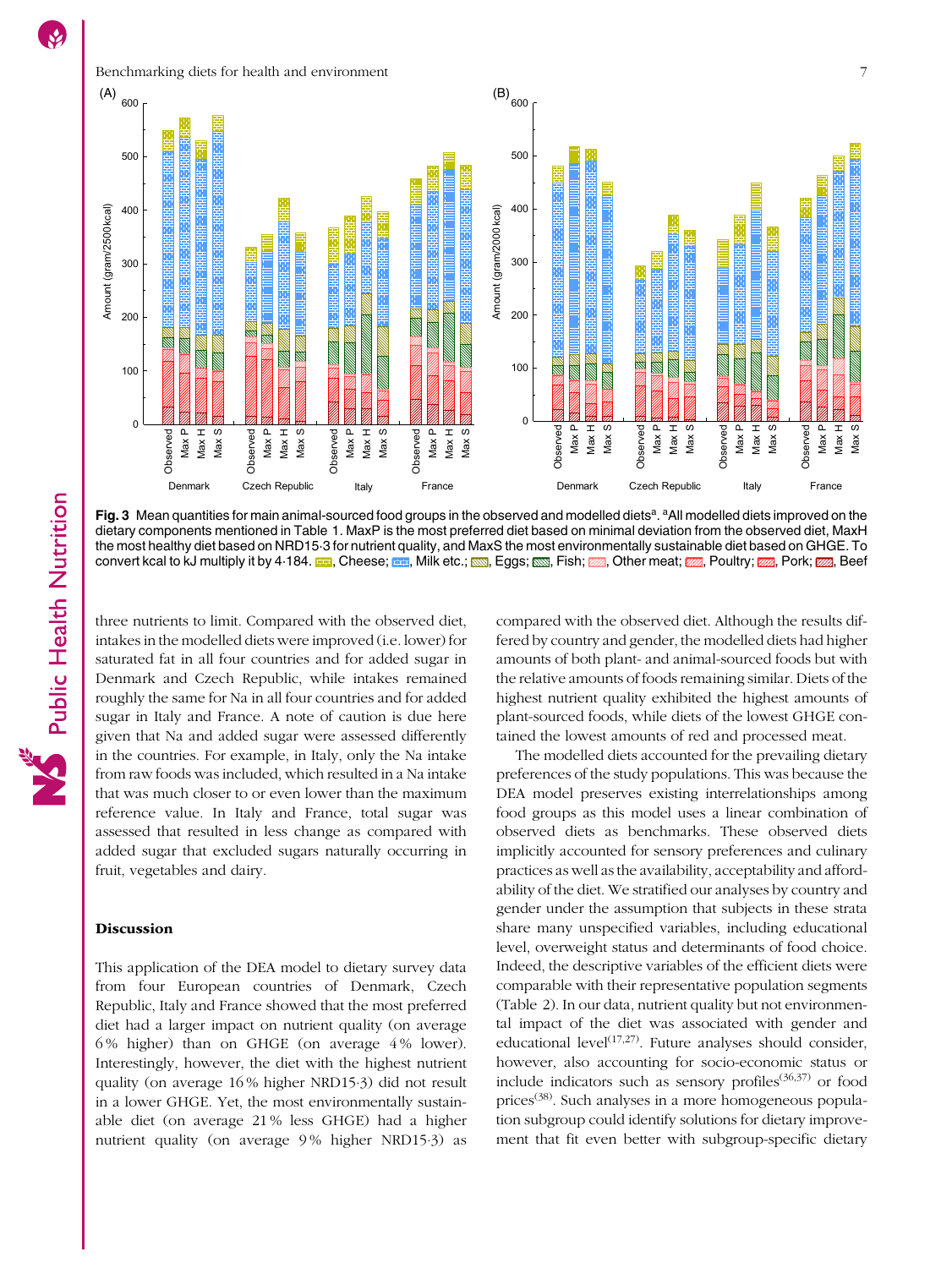practices and preferences. In this way, the DEA model keeps the proposed diets realistic as they stay within the range of observed national diets.

In order to derive the most preferred diet, the DEA model minimised the absolute value of deviation between the modelled and observed food intake summed over all food groups. Although this algorithm can be further improved by, for example, using relative or squared difference instead and/or modelling food replacements within meals and recipes instead of day menus, it is important to realise that such an algorithm of minimal deviation is needed for modelling more feasible and realistic dietary improvement options. Importantly, our results suggested that a partial shift to poultry, fish and increased intake of legumes would be preferable to a sole focus on fully reducing red and processed meat. This partial shift is in line with the food choices of a growing number of consumers identifying themselves as meat reducers or flexitarians<sup> $(39)$  $(39)$ </sup>. which confirms the feasibility of adopting our proposed diets. Potential strategies that consumers adopt for eating less meat include meatless days with or without meat substitutes, the promotion of smaller portions of meat and if possible in combination with more sustainable produced meat and/or larger portion of fruit and vegetables<sup> $(39-41)$  $(39-41)$  $(39-41)$  $(39-41)$ </sup>. In this way, the DEA model provides a necessary first step to arrive at more feasible and realistic changes and thus could be used to guide national policies towards improved health and environmental impact.

Data comparability between the countries was a challenge because food consumption data were obtained from different national dietary surveys. In order to enhance comparability, we expressed nutrients and GHGE relative to energy intake $(17,27)$  $(17,27)$  $(17,27)$  $(17,27)$  and used the NRD15 $\cdot$ 3 as a summary measure for nutrient quality. When the NRD15·3 was used to maximise nutrient quality, protein-rich foods, such as fish, eggs, dairy, legumes and nuts and seeds, were likely to be chosen as a meat replacement. This was because of the inclusion of protein, vitamins  $B_1$ ,  $B_2$  and  $B_{12}$ , Fe and Zn as nutrients to encourage in the NRD15·3. However, as Na and added sugar are part of nutrients to limit in the NRD15·3, cross-country comparisons were hampered as they were assessed differently in the countries. We therefore expressed our results relative to the observed diet in each of the strata. For example, in Italy and France, total sugar was assessed which biased the NRD15·3 downward as compared with Denmark or Czech Republic in which only added sugar was assessed. This may partially explain why in Italy intakes of fruit, vegetables and whole grains were not the highest for the diet that maximised NRD15·3. In Italy, only Na intake from raw foods was assessed, which biased the NRD15·3 upward as compared with Denmark, Czech Republic and France in which discretionary salt was assessed as well. Furthermore, environmental impact only included GHGE data averaged for the European context, and further

refinement to national food systems would be needed to incorporate differences between agricultural systems, including the influence of locally produced food and seasonality $(42)$  $(42)$  $(42)$ . Our use of average footprints for the four countries rather than country-specific estimates may have partially masked the potential role of food production systems relative to dietary patterns; however, incorporating different food systems would also require incorporation of food trade and prices, which is beyond the scope of this diet model. Moreover, pan-European standardised indicators of land and freshwater use, nitrogen and phosphorus flows and biodiversity could give a more balanced picture of environmental impact of the diet. Given these imperfections in comparability of survey data and incompleteness of indicators, the observed and modelled diets differed by country. And, yet, the general pattern was similar in both men and women, thus emphasising the robustness of these findings.

The food consumption data were derived from national dietary surveys, and we used the average of two nonconsecutive days for each individual which slightly reduces day-to-day variability<sup>([43\)](#page-10-0)</sup>. The use of two averaged days for the benchmark diets exploited within- and betweensubject variation within the demographic strata and created a larger window of opportunity for improving diets than time-integrated long-term dietary habits. Since modelled diets are combinations of observed diets, the modelled range of food and nutrient intake and GHGE was slightly lower than that of the observed diets. Nevertheless, the range of solutions remained in the same order of magnitude (data not shown), which suggests that the results from the three models were realistic steps for dietary shifts at the population level. At the same time, the use of only 2 d raised questions on foods consumed only occasionally, such as fish, nuts and seeds and legumes. Fish was of particular concern given its recommended consumption frequency is around one to two portions a week in order to avoid toxicological risks because of contaminants like (methyl)mercury<sup> $(44)$ </sup>. Using this occasionally consumed, high portion size of fish as a benchmark for an average diet would shift the whole population to these high intakes, which are ultimately unrepresentative of a typical day. This was tackled by first capping fish intake at  $1/7<sup>th</sup>$  of one portion to avoid favouring higher intakes than recommended and second by replacing upper intake levels by a lowest non-zero intake divided by two in order to disadvantage extreme upper intakes all while benchmarking diets. Given their small portion sizes and infrequent consumption, legumes and nuts and seeds did not increase substantially in our diets. In other studies, food-based linear programming approaches have shown that these food groups can contribute to healthy and environmentally sustainable diet<sup> $(7,45-47)$  $(7,45-47)$  $(7,45-47)$  $(7,45-47)$ </sup> as was also suggested by the healthy reference diet presented by the EAT-Lancet Commission<sup>([48\)](#page-10-0)</sup>. Targeted efforts and product development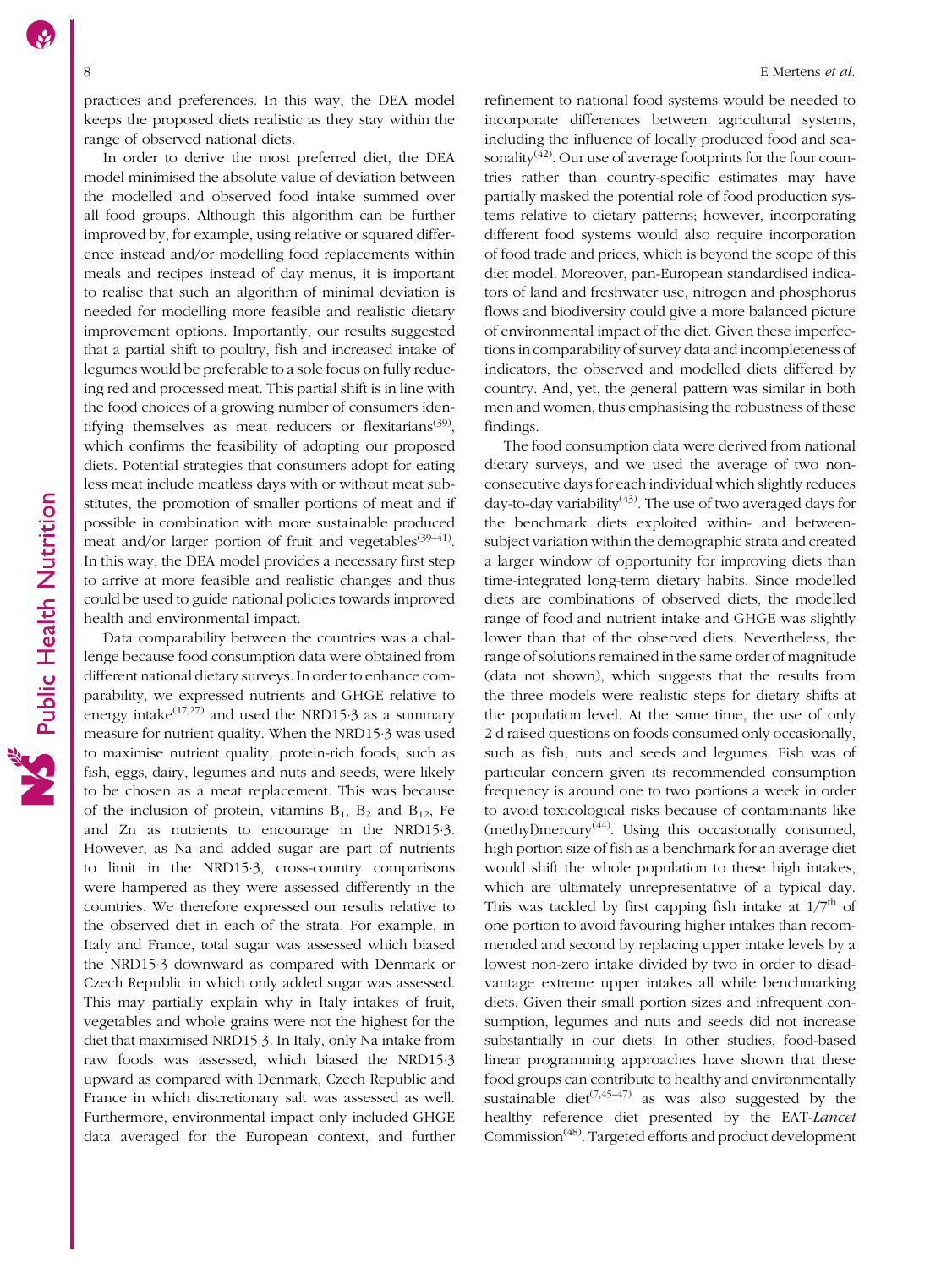Benchmarking diets for health and environment 9

would therefore be warranted in order to increase consumption of some foods beyond current national eating habits.

Results of our analyses depend on the choice of variables included in the model. In our modelling strategy, we aimed for diets that would increase adherence to FBDG that are considered relevant to non-communicable disease risk (factor) reduction (see Table [1](#page-2-0)). After all, a healthy diet not only implies meeting FBDG but also includes nutrient requirements, non-nutrients, bio-actives and direct physiological effects on hunger, digestion and satiation. In light of the underlying nutritional rationale, we replaced the guideline 'use oils instead of hard fats' by unsaturated and saturated fats as 'to increase' and 'to decrease', respectively. In all population groups, the modelled diets performed the same or better for all nutrients, except in women from the Czech Republic. In these women, a substantial decrease in animal-sourced foods occurred which subsequently lowered intakes of Ca, Zn, vitamin  $B_2$  and vitamin  $B_{12}$  (results not shown). In order to safeguard the intakes of these nutrients, these nutrients were then added to the DEA model. Nevertheless, it must be realised that the modelled diets are based on calculated nutrient intake from dietary surveys that do not account for bioavailability. We observed that the proportion of animalsourced foods and the daily protein intake in modelled diets was essentially similar to observed diets. However, bioavailability of protein and some minerals from plantsourced foods is less than from animal-sourced foods; thus, warranting physiological research into nutrients that can become critical for vulnerable population groups. For example, some plant compounds can inhibit the absorption of minerals, such as Ca, Zn and non-haem  $Fe^{(49,50)}$  $Fe^{(49,50)}$  $Fe^{(49,50)}$  $Fe^{(49,50)}$  $Fe^{(49,50)}$ , whereas vitamin C may increase the bioavailability of Fe from plant foods $(49)$ .

In line with previous studies<sup> $(47,51-55)$  $(47,51-55)$  $(47,51-55)$  $(47,51-55)$ </sup>, the transition to a healthier diet implies increasing the amounts of fruits, vegetables and whole grains, whereas an environmentally more sustainable diet requires to prioritise lowering red and processed meat and only mildly increasing legumes, nuts and seeds. Although results differed slightly by country and gender, dairy products essentially remained in the diet. However, caution must be applied when decreasing beef intake while keeping dairy intake similar. As when such diets are implemented on a wider scale, the amount of beef meat proposed should be in correspondence with the meat production volumes produced as a co-product from milk production. Food system model that account for food chain interdependency suggests that in animal husbandry of dairy cows, 1 g of beef can be produced for every 46 g of milk that is produced<sup>([56](#page-10-0)-[59\)](#page-10-0)</sup>.

Nevertheless, the proportion of animal- and plantsourced food in the modelled diets remained similar, but nutrient quality (NRD15·3) increased. Surprisingly, the total amount of foods (including dairy) increased by 5–30 % for the modelled diets, mostly for the healthiest diet, and thus the overall energy density for these food groups decreased accordingly. At the same time, we observed that the modelled healthier and more environmentally sustainable diets had lower amounts of sweetened and alcoholic beverages, especially in men. These results show that at the national level, important first steps can be made in nutritional policy, but the priorities will affect nutrient quality and environmental sustainability differently. However, on average, the proposed diets do not achieve the proposed global targets for healthy and environmentally sustainable diets and additional policy measures are thus warranted.

In conclusion, the DEA benchmarking diet model shows that generally accepted FBDG and nutrient requirements can be used to model healthier and more environmentally sustainable diets based on dietary surveys from a set of diverse European diets. While improving the adherence to FBDG, the diet with the largest improvement in GHGE resulted in a win–win for both health and the environment, but did not achieve the full health potential. Focusing on nutrient quality alone, however, did not improve GHGE. As such, larger dietary changes and complementary measures are required in agricultural production and processing[\(60\)](#page-10-0), food loss and waste management, as well as an equitable distribution via the food supply chain<sup>[\(61\)](#page-10-0)</sup>.

### Acknowledgements

Acknowledgements: Not applicable. Financial support: This work was supported by the European Union's H2020 Programme under grant Agreement number 633692 (SUSFANS: Metrics, models and foresight for European sustainable food and nutrition security) and TiFN under Project Agreement number 15SD01 (SHARP-BASIC). A.K., J.M.G. and P.v.V. received research funding from TiFN (grant 15SD01\_SHARP). Conflicts of interest: For the sake of clarity, it should be mentioned that E.T. has been involved in small-grant research projects based on funding from the industry (Danish Dairy Research Foundation and Danish Agriculture and Food Council). Availability of data and materials: The SHARP Indicators Database (SHARP-ID) used to calculate the diet-related environmental impact is available in a data repository; doi: [https://doi.org/](https://doi.org/1017026/dans-xvh-x9wz) [10·17026/dans-xvh-x9wz.](https://doi.org/1017026/dans-xvh-x9wz) Restrictions apply to the availability of the data that support the findings of this study, which were used under license for this study, and so are not publicly available. Authorship: P.v.V. and J.M.G. designed the research; M.D., L.M., L.D.A., A.T., C.D., S.H. and E.T. were responsible for dietary data collection; E.M. analysed data and received input for the diet modelling from A.K.; E.M., P.v.V., J.M.G., A.K. and S.B. were responsible for data interpretation; E.M. wrote the manuscript, which was reviewed by all authors for intellectual content. All authors read and approved the final version of the manuscript. Ethics of human subject participation: The national dietary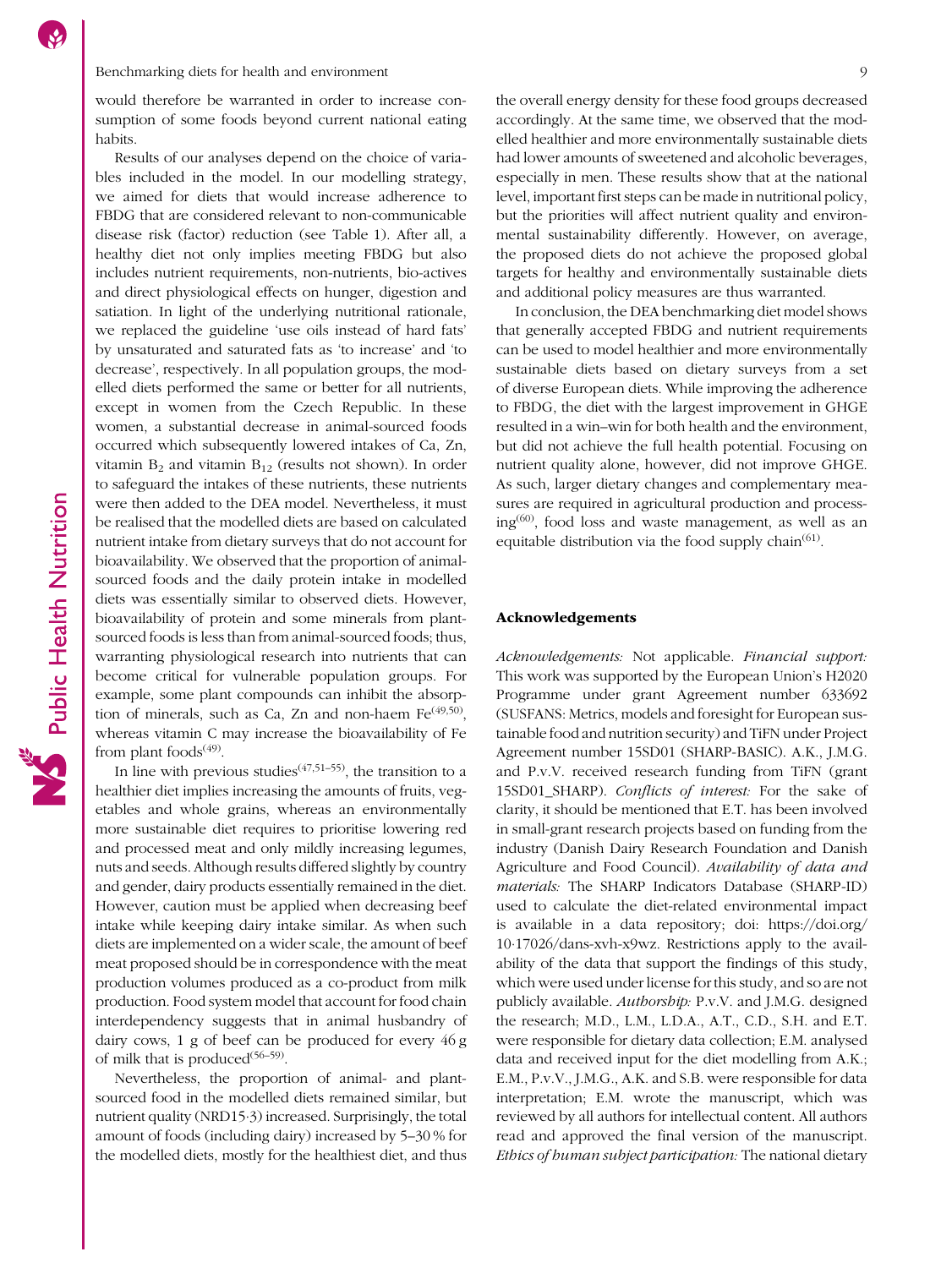<span id="page-9-0"></span>survey of Denmark (DANSDA 2005–2008), Czech Republic (SISP04) and Italy (INRAN-SCAI 2005–2006) did at that time not need to notified and endorsed by the Ethical Committee. The national dietary survey of France (INCA-2 study 2006–2007) was approved by the French Data Protection Authority (Commission Nationale Informatique et Libertés).

#### Supplementary material

To view supplementary material for this article, please visit <https://doi.org/10.1017/S1368980020003341>

#### References

- 1. Forouzanfar MH, Alexander L, Anderson HR et al. (2015) Global, regional, and national comparative risk assessment of 79 behavioural, environmental and occupational, and metabolic risks or clusters of risks in 188 countries, 1990–2013: a systematic analysis for the Global Burden of Disease Study 2013. The Lancet 386, 2287–2323.
- 2. Vermeulen SJ, Campbell BM & Ingram JSI (2012) Climate change and food systems. Ann Rev Environ Res 37, 195.
- 3. Tubiello F, Salvatore M, Cóndor Golec R et al. (2014) Agriculture, Forestry and Other Land Use Emissions by Sources and Removals by Sinks. Rome: Statistics Division, Food and Agriculture Organization.
- Steinfeld H, Gerber P, Wassenaar T et al. (2007) Livestock's Long Shadow. Rome: Environmental issues and options FAO.
- 5. Buttriss JL, Briend A, Darmon N et al. (2014) Diet modelling: how it can inform the development of dietary recommendations and public health policy. Nutr Bull 39, 115–125.
- 6. Gazan R, Brouzes CMC, Vieux F et al. (2018) Mathematical optimization to explore tomorrow's sustainable diets: a narrative review. Adv Nutr 9, 602-616.
- 7. Ferrari M, Benvenuti L, Rossi L et al. (2020) Could dietary goals and climate change mitigation be achieved through optimized diet? The experience of modeling the national food consumption data in Italy. Front Nutr 7, 48.
- 8. Dantzig GB (1990) The diet problem. INFORMS J Appl Anal  $20, 43 - 47.$
- 9. van Dooren C (2018) A review of the use of linear programming to optimize diets, nutritiously, economically and environmentally. Front Nutr 5, 48.
- Mertens E, van't Veer P, Hiddink GJ et al. (2017) Operationalising the health aspects of sustainable diets: a review. Pub Health Nutr 20, 739–757.
- 11. Smith VE (1959) Linear programming models for the determination of palatable human diets. Am J Agr Econ 41, 272–283.
- 12. Kanellopoulos A, Gerdessen JC, Ivancic A et al. (2020) Designing healthier and acceptable diets using data envelopment analysis. Publ Health Nutr 23(13), 1-13.
- 13. Pedersen A, Fagt S, Groth M et al. (2009) Danskernes kostvaner 2003–2008 (The Danish Food Consumption Survey). Søborg, Denmark: DTU Fødevareinstituttet (Food Institute).
- 14. Ruprich J, Dofkova M, Rehurkova I et al. (2006) Individual food consumption: the national study SISP04 CHFCH National Institute of Public Health in Prague: CHFCH NIPH in Prague.<http://www.chpr.szu.cz/spotrebapotravin.htm> (accessed September 2017).
- 15. Leclercq C, Arcella D, Piccinelli R et al. (2009) The Italian national food consumption survey INRAN-SCAI 2005–06: main results in terms of food consumption. Publ Health Nutr 12, 2504–2532.
- 16. Agence Française de Sécurité Sanitaire des Aliments (AFSSA) (French Food Safety Agency) (2009) Synthèse de l'étude individuelle nationale des consommations alimentaires 2 (INCA 2), 2006–2007 (Report of the 2006/2007 Individual and National Study on Food Consumption 2 (INCA 2)). pp. 1–44. Maisons-Alfort Cedex: Direction de l'évaluation des risques nutritionnels et sanitaires (Department of Nutritional and Health Risk Assessment).
- 17. Mertens E, Kuijsten A, Dofkova M et al. (2018) Geographic and socioeconomic diversity of food and nutrient intakes: a comparison of four European countries. Europ J Nutr 58(4), 1475–1493.
- 18. EFSA (European Food Safety Authority) (2015) The food classification and description system FoodEx2 (revision 2). Parma, Italy: EFSA supporting publication En-804:90.
- 19. EFSA (European Food Safety Authority) (2011) Use of the EFSA comprehensive European food consumption database in exposure assessment. EFSA J 9, 2097.
- 20. Fødevareinformatik (Food Informatics) (2005) Fødevaredatabanken (Food Composition Database), Version 6.0.<http://frida.fooddata.dk> (accessed September 2017).
- 21. Fødevareinformatik (Food Informatics) (2008) (Food Composition Database), Version 7.<http://www.foodcomp.dk/> (accessed September 2017).
- 22. Institute of Agricultural Economics and Information (2016) Czech Food Composition Database Version 6.16. [http://](http://www.nutridatabaze.cz/) [www.nutridatabaze.cz/](http://www.nutridatabaze.cz/) (accessed September 2017).
- 23. Slovak Food Composition Data Bank, Department of Risk Assessment Food Composition Data Bank and Consumer's Survey VUP Food Research Institute (2016). [http://www.](http://www.pbd-online.sk/) [pbd-online.sk/](http://www.pbd-online.sk/) (accessed September 2017).
- 24. Istituto Nazionale di Ricerca per gli Alimenti e la Nutrizione (National Research Institute for Food and Nutrition), Banca Dati di Composizione degli Alimenti (Food Composition database) (2016). [http://nut.entecra.it/646/tabelle\\_di\\_](http://nut.entecra.it/646/tabelle_di_composizione_degli_alimenti.html) [composizione\\_degli\\_alimenti.html](http://nut.entecra.it/646/tabelle_di_composizione_degli_alimenti.html) (accessed September 2017).
- 25. Institut national de la recherche agronomique (National Institute of Agronomic Research) (1995) Répertoire général des aliments (General Inventory of Foods). Technique  $\epsilon$ Documentation – Lavoisier. Paris, France: Lavoisier.
- 26. French Food Safety Agency (AFSSA) (2008) French Food Composition Table, Version. [http://www.afssa.fr/Table](http://www.afssa.fr/TableCIQUAL/index.html) [CIQUAL/index.html](http://www.afssa.fr/TableCIQUAL/index.html) (accessed September 2017).
- 27. Mertens E, Kuijsten A, van Zanten HHE et al. (2019) Dietary choices and environmental impact in four European countries. J Clean Prod 237, 117827.
- 28. Mertens E, Kaptijn G, Kuijsten A et al. (2019) SHARPindicators database towards a public database for environmental sustainability. Data Brief 27, 104617.
- 29. Willett WC, Howe GR & Kushi LH (1997) Adjustment for total energy intake in epidemiologic studies. Am J Clin Nutr 65, 1220S–1228S.
- 30. Goldberg G, Black A, Jebb S et al. (1991) Critical evaluation of energy intake data using fundamental principles of energy physiology: 1. derivation of cut-off limits to identify underrecording. Europ J Clin Nutr 45, 569-581.
- 31. Black AE (2000) Critical evaluation of energy intake using the Goldberg cut-off for energy intake: basal metabolic rate. A practical guide to its calculation, use and limitations. Int J Obes Relat Metab Dis 24, 1119–1130.
- 32. Cooper WW, Seiford LM & Kaoru T (2007) Data Envelopment Analysis. New York: Springer.